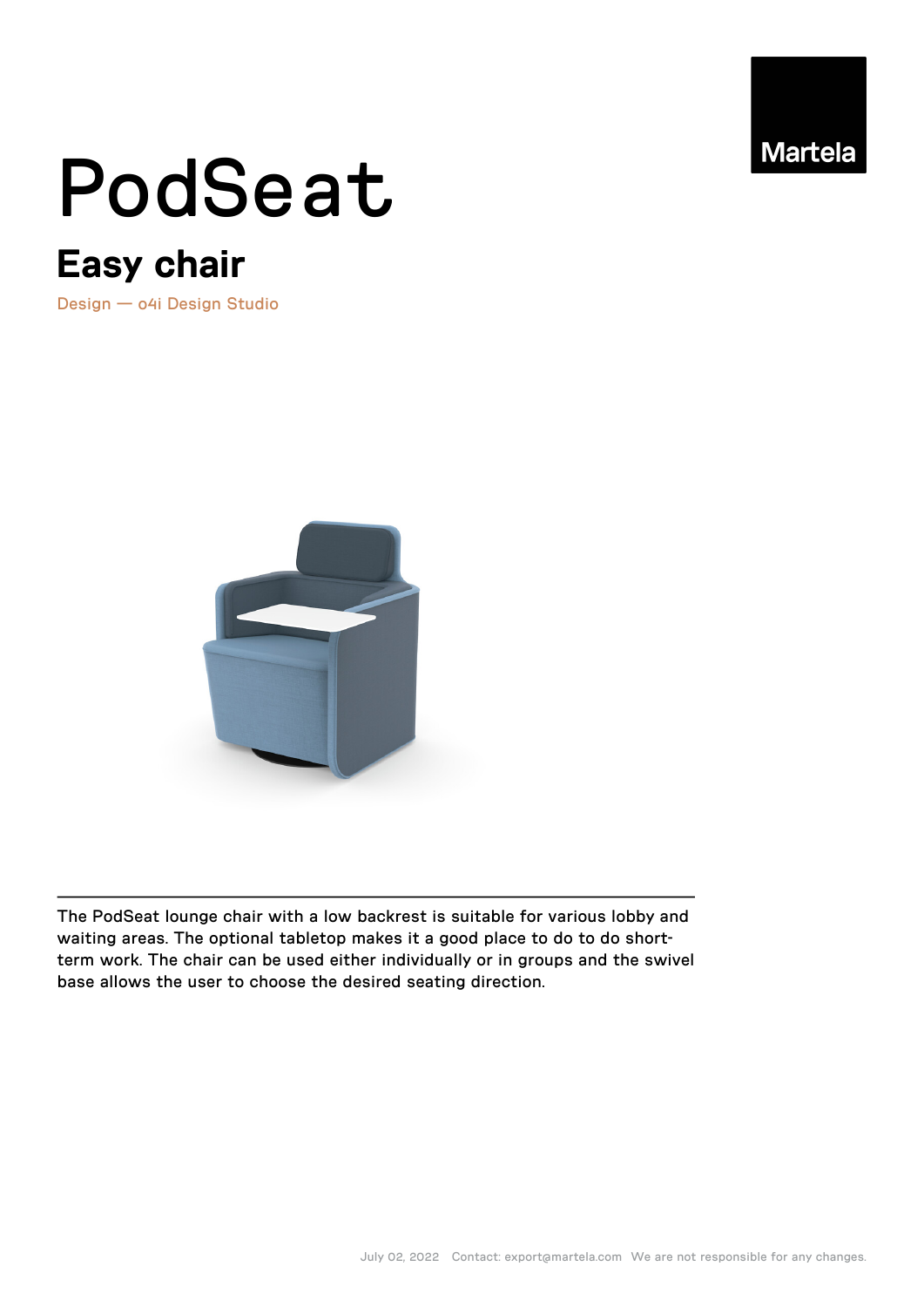#### **MATERIAL DESCRIPTION:**

**Seat**: upholstered. **Lap top table**: white, black or Inspiring Colours. **Screen**: fully upholstered.

#### **PRODUCT CODE NUMBER:**

**2981L (L/R/S)** = fully upholstered lobby chair, swivel base, low backrest

**2981LF (L/R/S)** = fully upholstered lobby chair, fixed base, low backrest

**LL / LLF** = asymmetrical screen; from front the left side of the screen is longer

**RL / RLF** = asymmetrical screen; from front the right side of the screen is longer

**SL / SLF** = symmetrical screen; long screen on both sides

**P** = optional lap top table

#### **ACCESSORIES:**

Electricity outlet, lap top table painted metal.

#### **FABRIC CONSUMPTION:**

6.2 m

#### **ADJUSTMENTS:**

Fixed or swivel base.